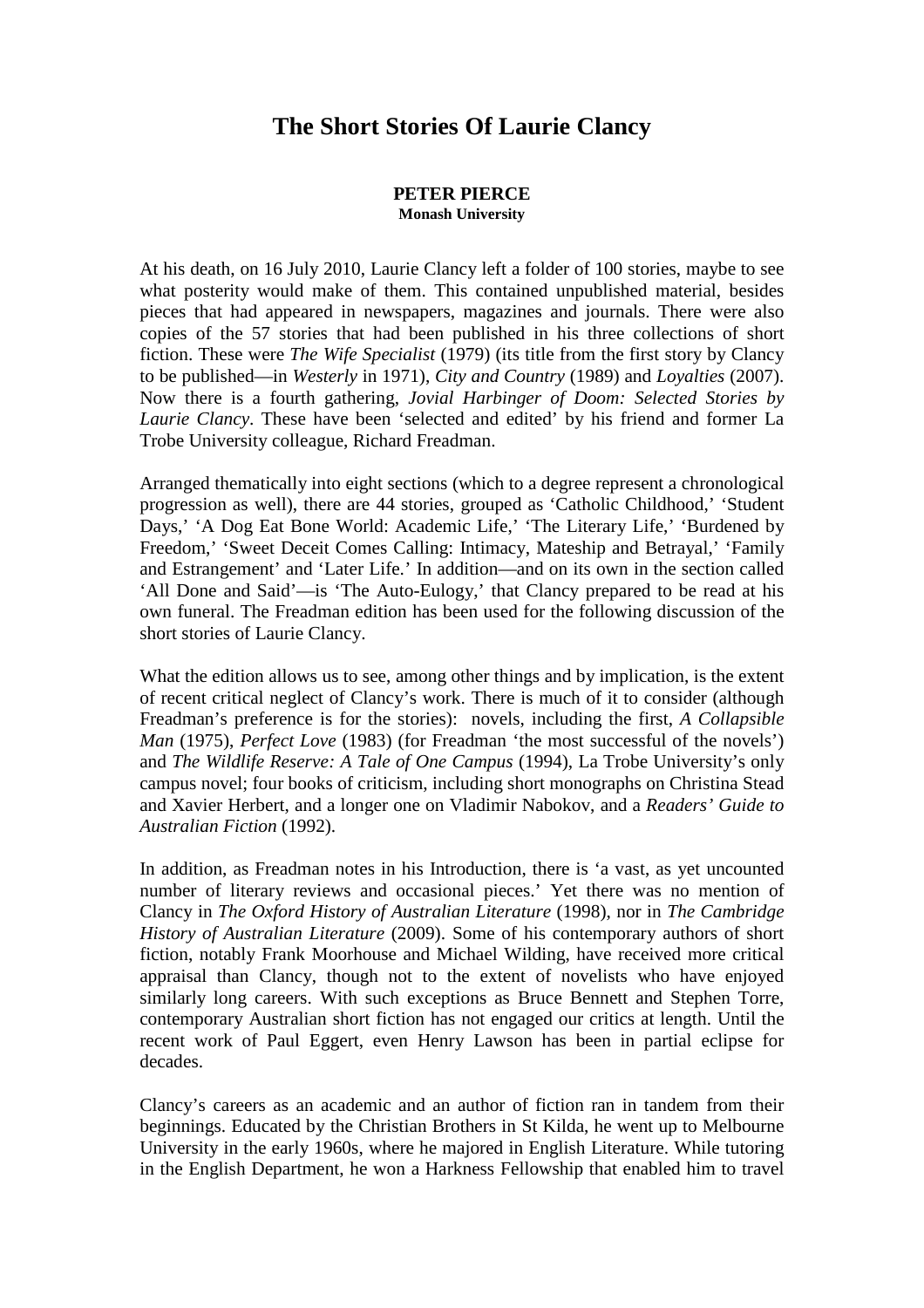for a year in 1970 in the United States (it is called the Trevalen in several of the stories that issued from that experience). Later he was appointed Lecturer in English at the recently established La Trobe University, where he remained until retiring as a Senior Lecturer.

After he left La Trobe, Clancy sustained academic contacts from 2008 with part-time teaching in Creative Writing at the RMIT University. His diagnosis with throat cancer the following year ended Clancy's hopes for at last working full-time as a writer. The dual career that he had enjoyed set him in a distinguished tradition in Australian letters, albeit one whose members are wildly assorted. It extends from Christopher Brennan to Brenda Walker, and includes such poet professors as AD Hope, James McAuley, Vincent Buckley and Peter Steele; Wilding and Margaret Scott. Into their company came Clancy, 'a refugee from a stern Catholic childhood,' 'tall and angular with huge ruckman's hands, bulbous eyes and a "bog-Irish" face'—in Freadman's genial description.

As a young man of not yet twenty, Clancy had come to the English department of Melbourne University, an institution within the wider one. Confident in their own prowess, many of its members were also convinced that an English university (well, Cambridge) was the necessary next stage for young men and women of promise. Taking another undergraduate degree was also recommended, as though the local BA —fine as it might be—was still inferior. This was a department where a majority of the staff wholeheartedly adopted the literary preferences and the sense of literature's moral importance of the Cambridge don, FR Leavis. Believing in Mathew Arnold's dictum that 'literature is the criticism of life,' Leavis offered not only a secular faith based on the close reading of a narrow canon of texts, but a vocabulary that was shared among his followers like a liturgy. Not long after Clancy took up his academic appointment at La Trobe, its English department (and its journal, *Meridian*) were on the way to becoming the last redoubts of Leavisism in an Australian university.

Freadman notes that 'Australian academics brought Leavisite methods to bear upon texts that Leavis would never have admitted into his strict, morally serious canon of great works.' In particular he has in mind Clancy's book on a Russian-American author, *The Novels of Vladimir Nabokov* (1984). It is in some of his short stories, by turns poignant and funny, that Clancy made his most nuanced reckoning with Leavis. His inwardness with the effects of the sage on his antipodean acolytes gave depth and pungency to such stories as 'Spinning Jenny' and 'The Academic Dinner Party.' The first is told by Davenel (Dave), who chastely worships Jenny, a fellow member of his Fourth Year Honours class in literature. She becomes the lover of their professor, Gerard, whose wife is allegedly a semi-invalid. In a world where the urge to professional advancement overcomes even sexual desire (although both can be at the expense of students), the professor takes a chair in England. Dave wins a PhD scholarship to (where else?) Cambridge. Before he leaves, Jenny comes to see him and reads from notes that she had made of a lecture by Gerard on DH Lawrence. The Leavisite vocabulary recited here cruelly mocks the damage inflicted upon her: 'the liberal tradition,' 'life-affirming,' 'the whole mutuality of love.'

In the set piece called 'The Academic Dinner Party,' a young and nervous Terry Shaw, who has just been appointed as a tutor in the English department, is invited to a party at the home of David Manners, his professor and departmental head. Manners's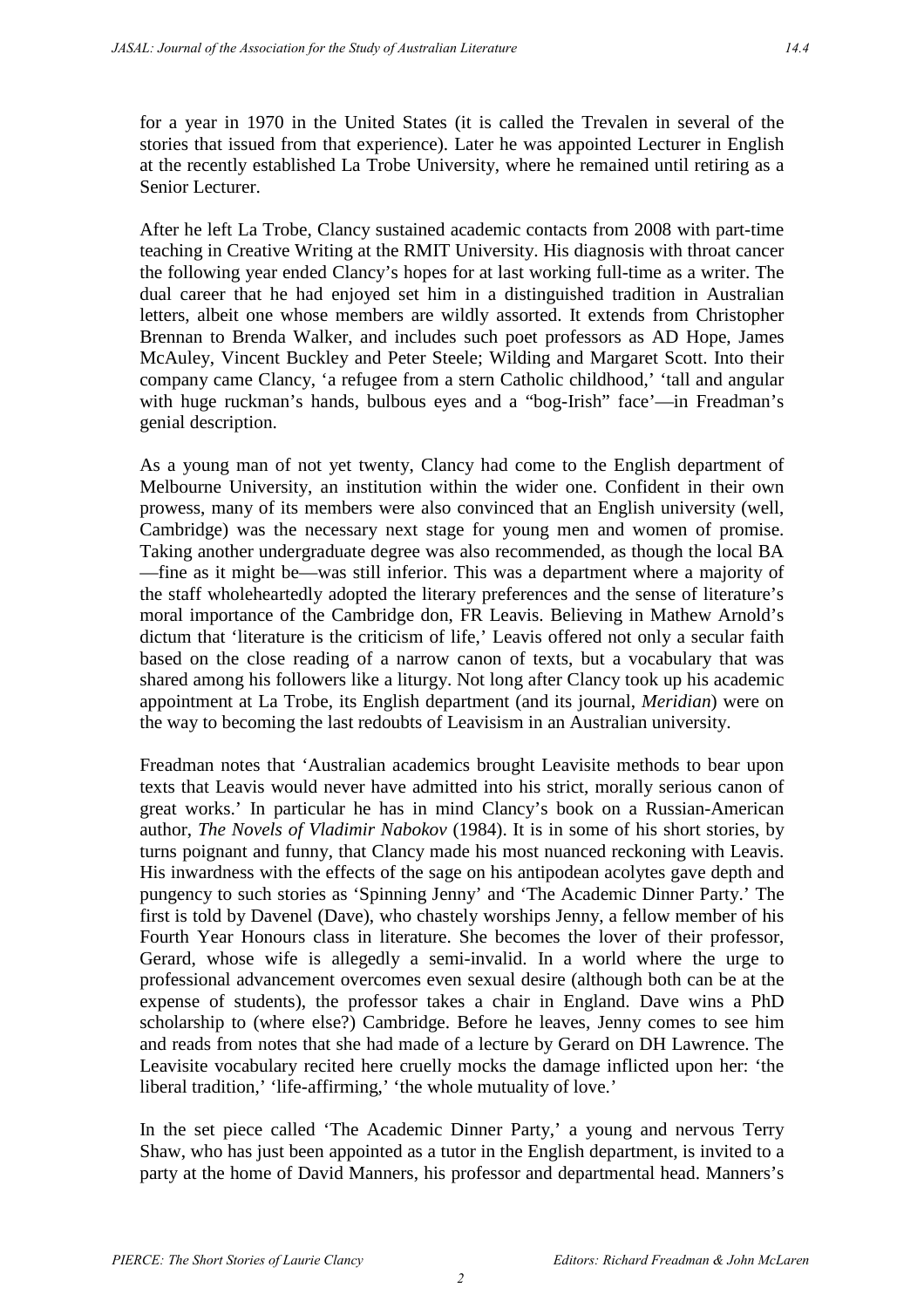'tastes, like his mind. were orthodox but sound and thorough.' Above all he is alert to the lines that Leavis has taken. Yeats, Eliot and Lawrence have featured in Manners's criticism 'but most of his solid critical achievement has been in thoroughly established, indisputable classics—Milton (returned to eminence after Eliot's depredations), Pope, Auden, Dickens (similarly rehabilitated after Leavis changed his mind—was nothing sacred?).' When the leader alters tack, followers have to set their course accordingly.

Also at the party is Professor Poussin, head of the French department, who reveals that not only does he not scruple at revealing the names of student protestors to the authorities (something that Manners has disdained), but that he is in the business of seeking a chair elsewhere: '"I don't mean in Australia, I mean a real one", Poussin said carelessly, "In England".' For all the deft social comedy of the story (a triumphant take on wine snobbery and on the excessively polite language of critical condemnation of others that Leavis fostered, among much else) this is another account of the damage wrought by academic ambition. This time the sufferer is Poussin's senior lecturer, Harold Pitts, who will be passed over if the local chair becomes vacant. The impulse towards a supposedly more real intellectual life in England is one that Clancy dissects with asperity, but it is not something that ever tempted him.

Nor was he tempted to return, even at life's end, to the Catholic faith of his childhood. On the evidence of the stories in the first part of Freadman's selection, Clancy was less marked by those formative years than many of the contemporary authors who shared his institutional background. The remembering of 'Catholic Childhood' is where many careers, in Australia and overseas, have begun. A perfunctory list of locals would include Thomas Keneally (who left the seminary at Manly just before the completion of his vows), Gerald Murnane and Gerard Windsor, Ron Blair (author of the play *The Christian Brothers*, first performed in 1975, published the next year), Peter Kenna, Barry Oakley and Amanda Lohrey. For Lohrey, Catholic school days have been the subject of memoir rather than fiction.

The eight Clancy stories on this theme that Freadman has gathered are out of the common run. It is almost as if they insist on how little (except for the matter of sexual ignorance—see 'Norwegian Wood': 'the first time I failed to lose my virginity was in 1965') Clancy's protagonists were touched by their education. The first of them, 'How's the Little Girl?' is a about a trans-sectarian milieu—the pub, the punt, the paperboy (seller of the Last Race All Sport *Herald*) and his desire for a bike. The second, 'Uncle Dave's Funeral' sees the Catholic service usurped by two old digger mates of Dave from the last war. Father Beldam is soon relegated in these proceedings. Not so the child protagonist, Sam Green, who is the first of those characters who will make multiple appearances in Clancy's stories.

He is there again as a child in 'Showing' and 'Gambling,' as an older student in 'The *Macbeth* Performance' (which nods with amusement and respect to CJ Dennis: 'Hegerty sprang to his feet. "Six to four, Macbeth," he yelled. He hadn't read the play'). Later Sam is seen during university holidays while he works at a bottle shop in Dromana in 'First Love.' In 'Home After Twelve Months Away,' he is a revenant, back from his Trevalen Fellowship (that is also, confusingly, held by another recurrent character, Graham Rice) to Melbourne on a hot Cup Day. To his boisterous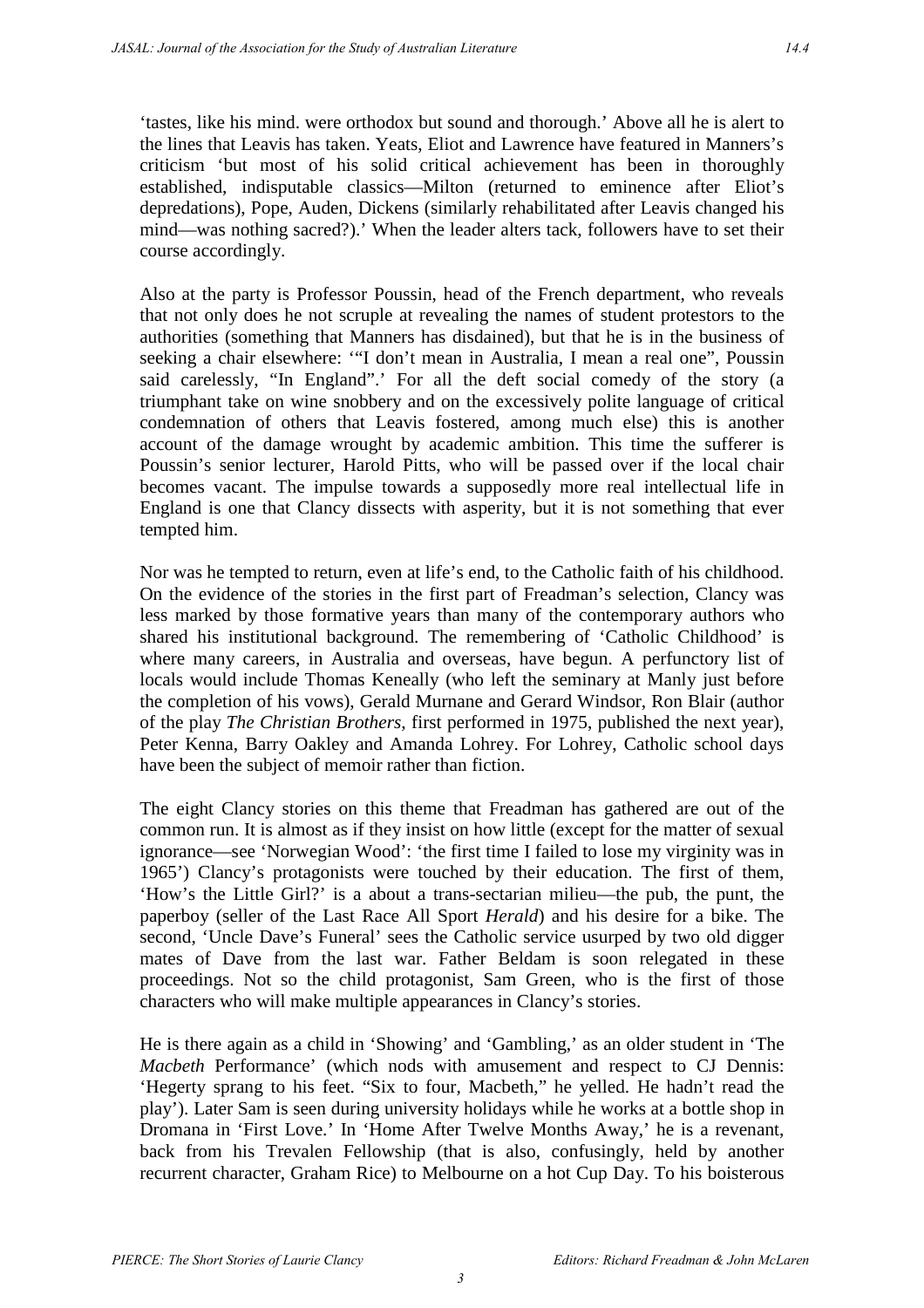family, surrounding him at a barbecue, he gives a thoughtful but unappreciated response to the question of what he liked and disliked about the United States.

'Living with the De Stoops' also takes us back there with him to the house of a rich family who live outside Los Angeles. In one of the shortest and most telling stories in the book, 'Access,' Sam (alone and seemingly bereft himself) overhears a man addressing his son in a Vietnamese restaurant. The father hectors: '"What she's doing is wicked … It's against the Bible",' but the son—speaking to himself—has the poignant last words: '"I don't think mum is wicked".' Sam Green and Graham Rice are shambling, accident-prone, resilient Everyman figures, whether we encounter them at home or abroad. The temptation (that Clancy perhaps encourages) is too easily to read back from those fictional characters into the life of the author.

The stories grouped in 'Catholic Childhood' reveal Clancy's unflashy technical skills and an enviable ease with dialogue that lets him readily range across registers of class, religion and education. As Freadman comments: 'Laurie could write the range—from pub staff to the professoriate.' In 'Showing,' the vacant block next door to the Greens' house becomes a building site. Sam is entranced by the secret spaces that the stages of construction offer. One evening he reports to his mother that '"the fuckin' brickies didn't front".' Despite his father's protests, Sam's mouth is washed out with soap. This was his mother's decision: 'With her own frustrated histrionic instincts she would always tell when a fellow performer was playing to an audience.'

There is a coda to this story and it introduces one of the signal aspects of Clancy's narrative craft. 'Many years later,' Sam meets Judy Gleeson (Anketell that was and the girl from next door) who tells him enigmatically that her brother 'went north,' 'Roger went to the other side.' The sudden shift that changes our sense of what has gone before (a technique often employed by Henry Lawson) never strikes us as forced or incongruous. In 'Gambling' Sam is rewarded for returning the betting slips of an SP bookie. His father (a punter) comments that 'Old Jock must be in trouble to go back to the game. He's been inside already for starting price stuff.' And then this flourish concludes the business: '"son … do you think you could lend me five bob?'''

This kick after the siren (as Clancy might have conceived it), the sting in the tale of the last sentence or paragraph that alters the balance of a story, is not the only indication of Clancy's affinity with Lawson. There are, for instance the comically staged funerals where delinquent mourners forget their solemn duties to the one about to be interred (think of 'The Union Buries Its Dead'). This is, of course, behaviour that Clancy himself encouraged with 'The Auto-Eulogy' with which this book concludes. As he wrote there, 'over the last few years I've been to a number of funerals, though I must admit not usually as a guest of honour, as it were.' And he added (having made sure that this would not be the case for him) that the guest 'never gets to speak for himself; he also never gets to hear all the beautiful lies that people tell about him in his absence.' Clancy had instructed the organisers of his funeral, his friends Brian Matthews and John Timlin, that 'he would do the dead bit, [they] had to do the jokes.'

The sketch—that swift impression of place or character that Lawson perfected—is not within Clancy's compass. However, and in common with a number of Lawson's characters, some of those whom Clancy invented were practised in those polished,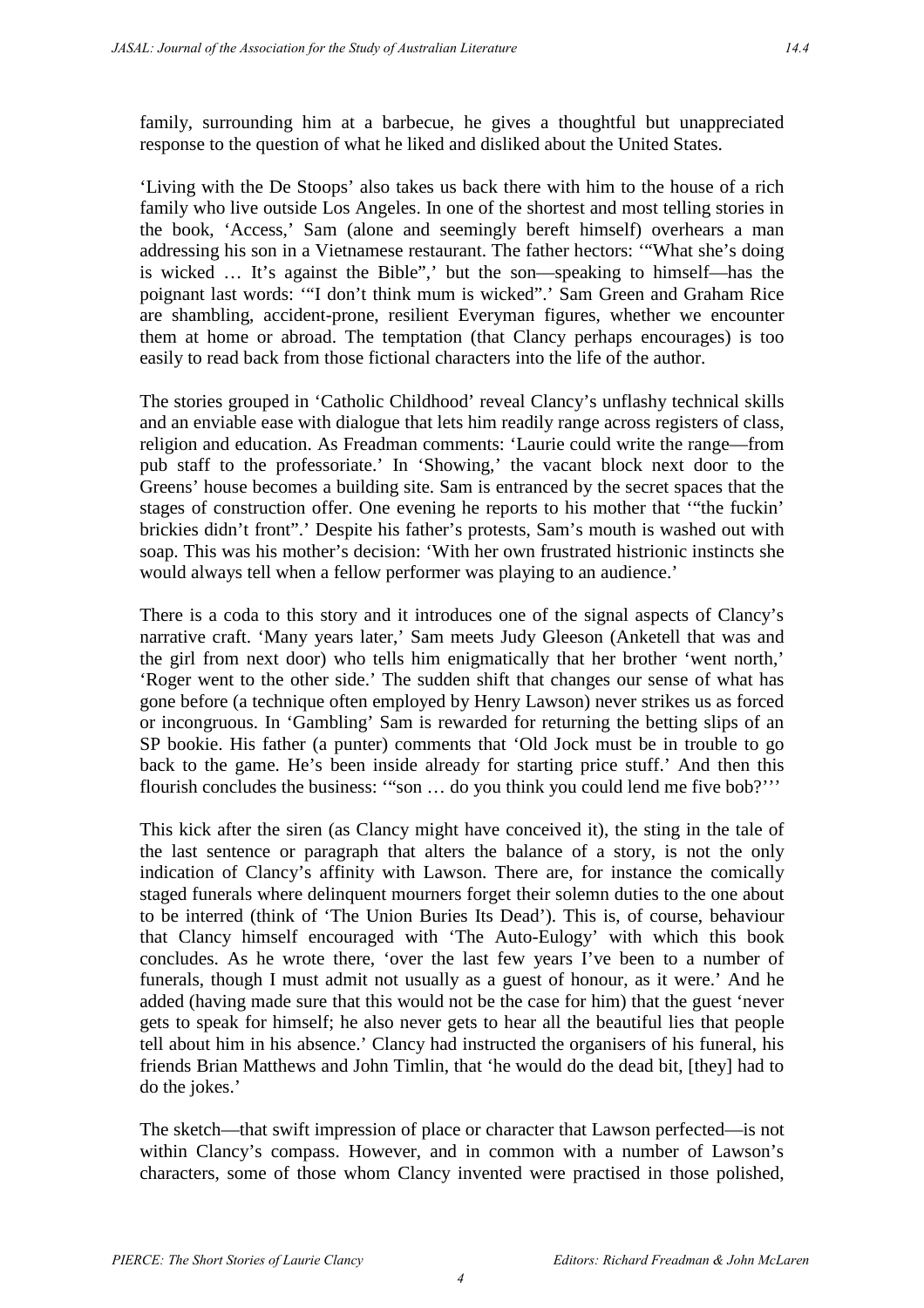often iterated tales for public performance called yarns (rather than lies). There are several fine essays in the form in *Jovial Harbinger of Doom*, for instance 'The Man Who Would Be a Fish,' as told by Sam Purcell in a pub 400km west of Melbourne. As the narrator/auditor comments, 'Ridiculous as the story had been there had been a wealth of circumstantial detail, an absence of hyperbole that made it different from the earlier yarns.'

A significant aspect of this story (as the last comment indicates) is how it shows Clancy testing his craft as a writer of short fiction. This he did strenuously if unobtrusively throughout his career. For instance, in 'Commitment'—another of Clancy's ventures into the master theme of realist fiction: adultery (which prompts Freadman's biographical musing—'what was all that compulsive sexual treachery about?')—Doctor Henry has an affair with the nurse Ellen Dain. Clancy's method is reflexive: 'Change to the present tense in the interests of narrative urgency.' The doctor's wife, Helen, discovers the affair and kicks him out, and the narrative prompt is 'Return to a slower, more leisurely form of narration in the historic past.' This physician fails to heal himself, succumbing to cancer: 'Once she realised he was actually dying [Helen] had repossessed him' but so—in a familiar final twist for Clancy—had the nurse. This story, by the way, is one of several hostages to fortune in the collection, tales of fatal illnesses and their consequences that presaged his own. 'Commitment' occurs in that gathering Freadman labels 'Sweet Deceit Comes Calling,' the connection of the parts of whose sub-title are analysed sharply and sometimes sourly. They are 'Intimacy, Mateship and Betrayal.'

In the ruefully comic sketch, 'Sex and the Single Luncher,' the narrator, who is one of Clancy's many versions of the author, is stood up by a publisher's editor at a Carlton restaurant. Before he is befriended by a group of six women with whom he is partially acquainted, and the story turns to burlesque, Clancy focuses on the writer's efforts to manage a combination of humiliation and anxiety:

It is now one-twenty-five and she is 55 minutes late but I feel she will turn up. I suffer from a case of advanced optimism. I consult the menu for the eleventh time. I reflect. I am writing like Morris Lurie.

As indeed he is—but this is rather an affectionate recognition of Lurie as a master diagnostician of stress, than mockery. Elsewhere—as in 'Living with the De Stoops'—he experiments by advancing a story through sub-headings, as though revealing a work in progress, whose temporary structure will later be subsumed. Clancy was restless and innovative. He neither sought nor found a comfortable fictional groove in which to operate, and relax.

Thus it ought not to be a surprise to come upon 'The Culture and Customs of Harbhistan' (also supposedly the title of the monograph by the unnamed anthropologist who is the ingenuous narrator). In this inventive frolic (also divided into sub-headings, as if they are chapters to be), Clancy makes up a whole country in half a dozen pages. Some of his contemporaries have taken a book for such enterprises—for instance, Peter Carey with *The Unusual Life of Tristan Smith* (1994)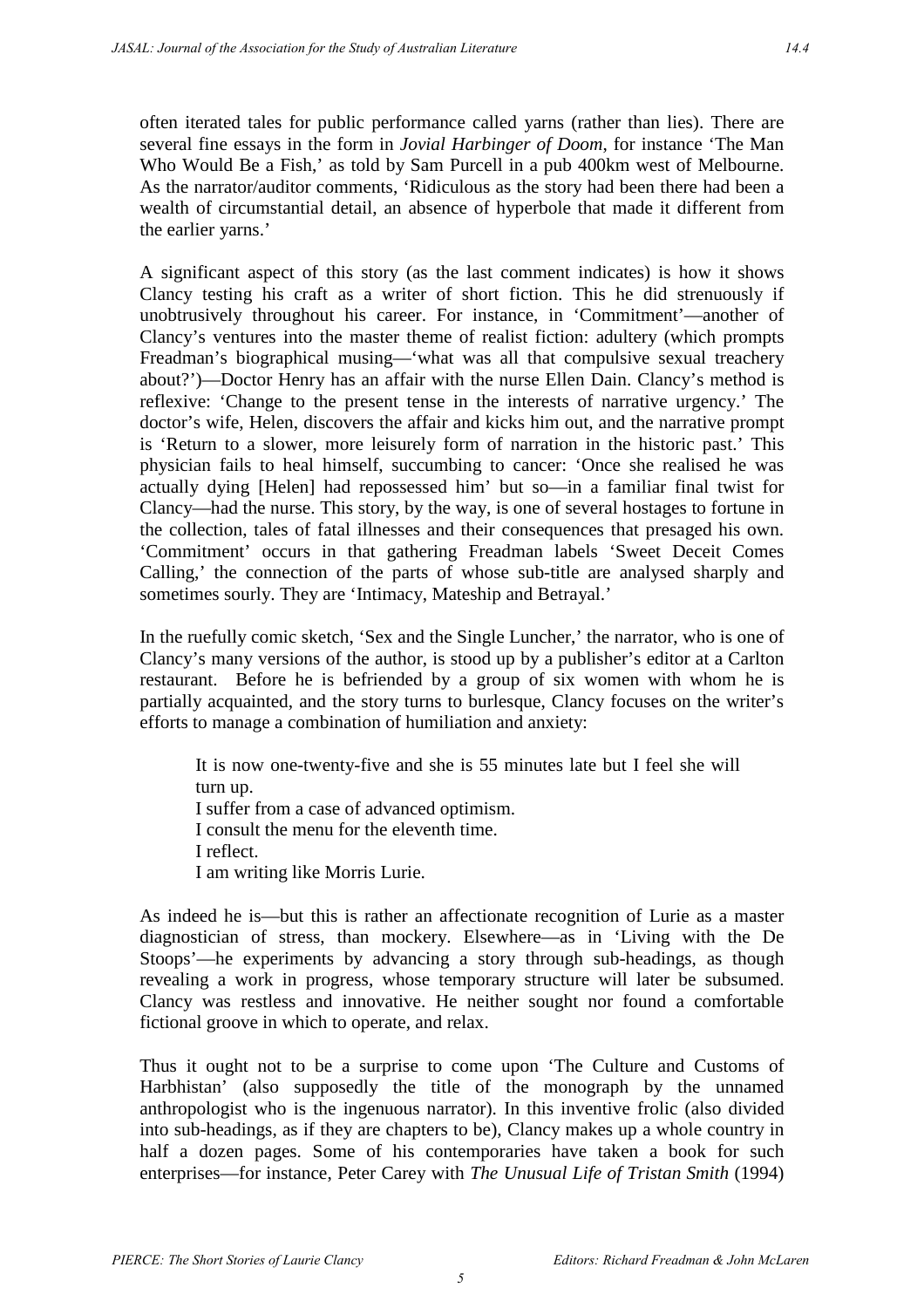and Nicholas Hasluck in *The Country Without Music* (1990). Harbhistan is a country without anywhere to sit down, ruled by Nassar Alhan, who seized power when he was sixteen and whose Bible is called 'Obama' ('little beach' in the local language).

Not all of Clancy's unwary travellers survive their excursions abroad (see the tense story about a twice married couple called 'In Barcelona'), but this one does. His last words, and the story's, are 'No one I interviewed had a bad word to say about [the dictator], in fact no one would say anything at all.' Deadpan does the trick here. Closer to home, though, a surfeit of sheep and underarm bowling jokes undo 'Unique to New Zealand,' despite the cleverly hinted at reversal of marital fortunes with which it concludes. After all, no substantial selection of stories such as this will be of even quality. What is worthy of note is how fine many of them are, and how resistant to easy categorisation.

For instance, Clancy is not readily to be pigeon holed as a satirist. There is no reforming impulse in the stories, even as they castigate the cruelties and the drive to power within universities (rather than, as might have been expected, the Catholic church). Clancy's protagonists are most often woebegone and resigned to their fates, rather than active agents in exposing social ills. The point perhaps becomes clearer if we think of Clancy's campus fictions. Australia has not many of these to show. They include Keneally's *The Survivor* (1969), Don Aitkin's *The Second Chair* (1977), Louis Nowra's *Abaza: A Modern Encyclopaedia* (2001) (James Cook University at Cairns's only campus novel), the vignette that opens Alex Miller's *Journey to the Stone Country* (2002), Michael Wilding's uproarious and rancour-driven pair, *Academia Nuts* (2002) and *Superfluous Men* (2009). In Clancy's view, 'Academic Life' is a given, it is 'A Dog Eats Bone World,' in which ambition and its accomplice treachery are to be expected; in which critical fashion will be embraced as the means to preferment. As a concomitant, the interests of the weaker, whether students or junior staff members, will be trampled upon. By implication, Clancy's stories (and his novel *The Wildlife Reserve*) seem to be asserting that there is nothing satirical, although much that is lamentable, in these depictions.

Much the same stance is adopted in the stories in 'The Literary Life.' This section of the book contains one of Clancy's most assured comic performances, 'How I Nearly Got to Meet Norman Mailer.' Homage in imitation is there from the third person point of view of the opening line: 'the first time the writer nearly got to meet Norman Mailer was at a meeting of the School of Continuing Education down on 11<sup>th</sup> Street.' Misadventures, and the approximations of personal exchanges follow. In his use of overseas settings, principally American, Clancy is sparing of detail. The drama is the thing, not the local colour, nor is there any sense that time spent abroad (by the author) is merely being milked for fiction. It is not the case that Clancy is happiest at home, although the next story in 'Literary Life' is as parochial as can be.

The setting of Clancy's comic masterpiece, 'The Annual Literary Test Match,' is an inner suburban cricket ground where takes place the yearly cricket match between the two rival literary journals, the *Moomba Review* and the *Sliprail Quarterly* (versions of the actual *Meanjin* and *Overland*). Returning are Professor Manners and Terry Shaw, although at an earlier stage of their acquaintance than at the dinner party, because Terry has only just had his job interview for a place in the English department. While the melee sports (the various codes of football) defy the most earnest exertions of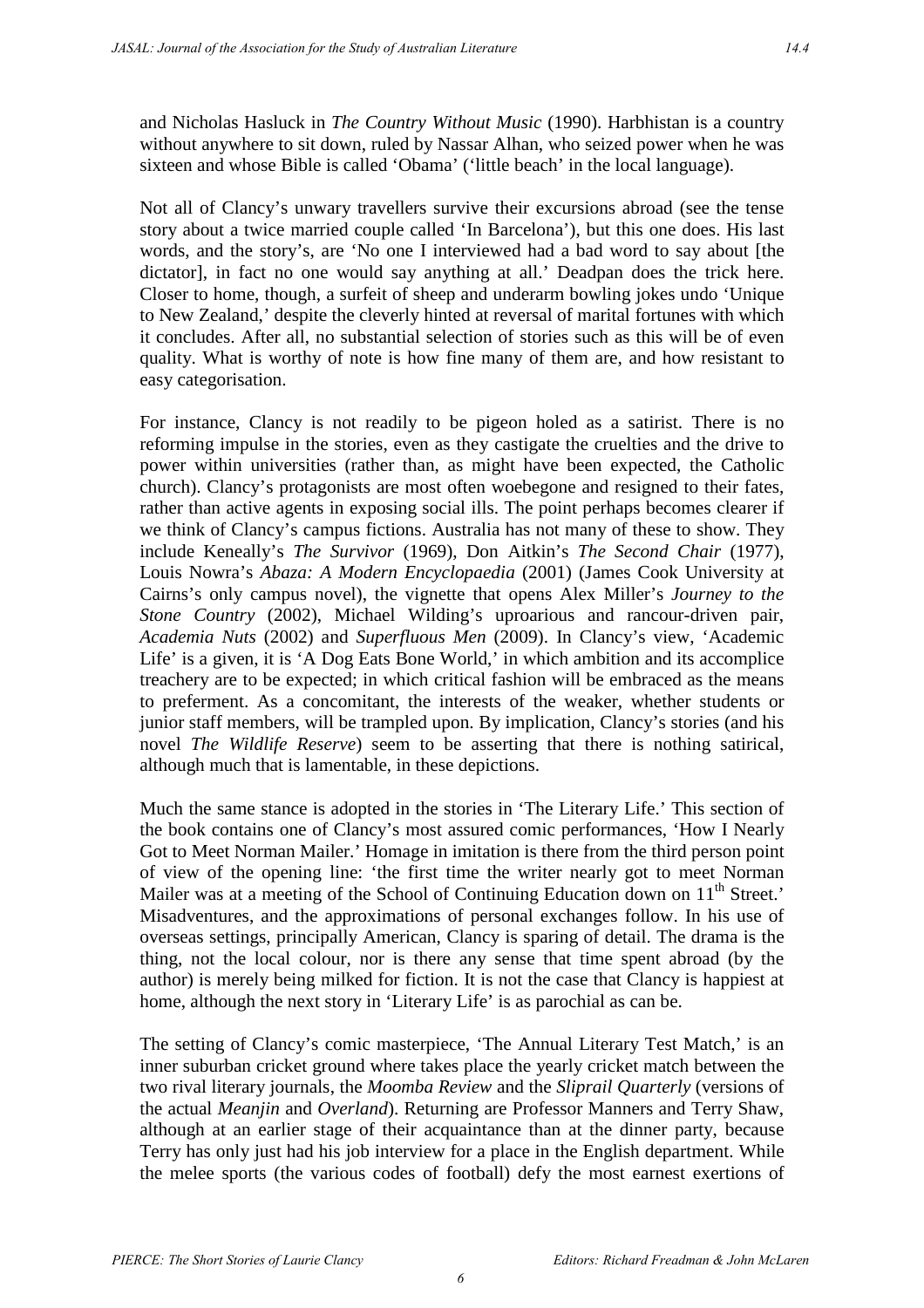those who try to describe them, Australian literature can boast of writing of high quality, both fiction and journalism, about cricket and horse-racing. Recently, Test cricket was the background to Malcolm Knox's novel, *A Solitary Man* (2004), while long-distance swimming featured in his *Jamaica* (2007) and surfing in *The Life* (2011). In the shorter form, no one has surpassed Clancy's account of cricket, played at a social level, by men of widely disparate skills and an intensity that often cannot match them.

Thus 'Out on the ground, annual cricketers were blooming like new chrysanthemums, wielding bats and balls with varying degrees of proficiency or recall.' There in particular is Ted Potter, in purple Bermuda shorts and dirty runners, 'the most gifted and tender lyricist of his generation,' while around him 'the field echoed with the click of arthritic knees.' Tom Bell, American poet and writer in residence at Blamey University, hits a six and sets off because he thinks he has scored a home run. Disabused, he replies '"You mean I get to go up and face that fucker again … until he strikes me out? Jesus! Hank Aaron should have known this game".' Terry is literally in at the kill. Having seen off the fast bowling of 'Stollard, the tall, dark-haired, glowering structuralist from Batman [University],' he brings this merry, bibulous occasion to a close around which legends will grow.

The assessment of Clancy's short fiction that Freadman's selection allows suggests, at first paradoxically, that his achievement may best be defined by what he is not. Clancy is no moralist of the sort that the fastidious Leavis could approve, although an actual meeting of the pair might be the stuff of someone else's comic fiction. Nor is he a simple realist, a dissector of middle-class mores, and in particular sexual transgressions. His work is more experimental and self-aware. In fact, less flamboyantly than Moorhouse or Wilding, Clancy was also seeking out new ways in fiction in which to describe the professional and personal worlds that intimately he knew. His Catholic past was neither angrily rejected, nor ignored. Instead it features in a number of stories as one of many shaping forces, if never the cardinal one. The argument against reductively regarding Clancy as a satirist has already been advanced. Nor is he an unreconstructed chauvinist from an era that had been thought relegated to the past. Freadman argues that 'Laurie's world tends to reflect a distinctively Australian notion of decency as a predominantly male, egalitarian and self-effacing virtue … but the libidinal male ego in his stories is often regressed, narcissistic and amoral.'

Well said, save that the stories often show how these two impulses exist to his trouble within one man. This is exemplified in the story of his with the most resonant title. The eponymous hero of 'The Wife Specialist' is cynical but self-lacerating, and is far from boastful. As he introduces himself, at a dinner party, 'I am 35. I am exactly six feet tall and weigh 172 pounds. I have relaxed the marital tension of all six of my friends [at the table].' His improbable occupation and identity is, at least for the moment, secure: 'I'm a wife specialist,' he declares, as if this were just another of the healing practices imbued with its own ethical code (no unmarried women thank you). What we can see here is that Laurie Clancy—among a good deal else—was one of the finest comic talents to write short fiction in Australia. Freadman's welcome and judicious new selection might, in a better world, lead to a wholesale revaluation (a term favoured by Leavis) of the art and ambiguities of the stories of Laurie Clancy.